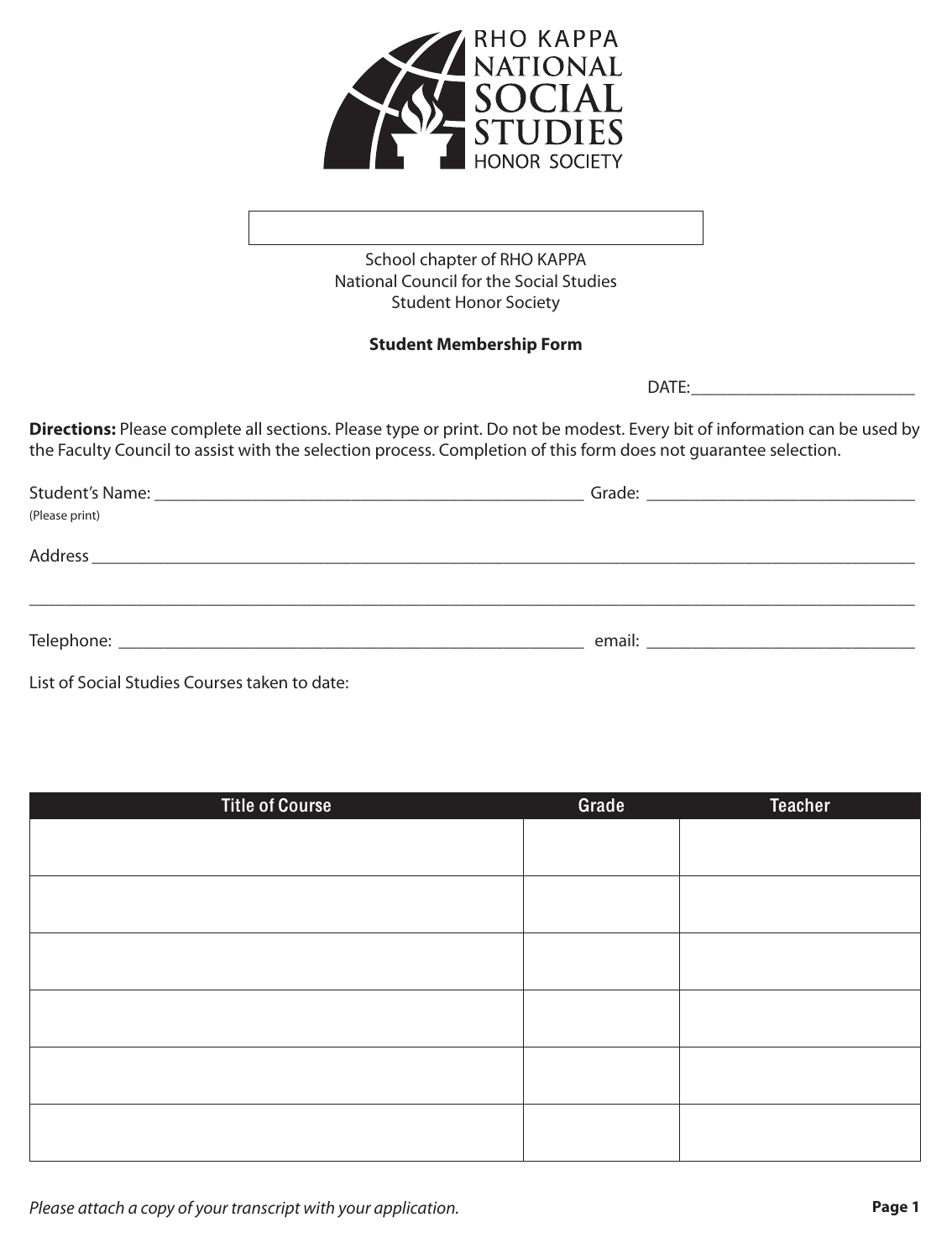## **STUDENT ACTIVITY FORM**

## **I. EXTRACURRICULAR ACTIVITIES**

List all activities in which you have participated. Include non-service clubs, athletic teams, musical groups, etc. and major accomplishments in each. Do not include service clubs in this section—you will do that in section III.

| Grade                | <b>Activity</b> | <b>Accomplishments</b> |
|----------------------|-----------------|------------------------|
| 10 11 12<br>9        |                 |                        |
| 10<br>11<br>12<br>9  |                 |                        |
| 10<br>11<br>12<br>9  |                 |                        |
| 11<br>10<br>12<br>9  |                 |                        |
| 9<br>10<br>11<br>-12 |                 |                        |
| 11<br>-12<br>10<br>9 |                 |                        |

#### **II. LEADERSHIP POSITIONS**

List all elected or appointed leadership positions held in school, community or work activities. Only those positions in which you were directly responsible for directing or motivating others should be included. For example, elected student body, class or club officer; committee chairperson; team captain; newspaper editor; work area manager; or community leader.

| Grade                            | <b>Office Held</b> | <b>Activity</b> |
|----------------------------------|--------------------|-----------------|
| 12<br>11<br>9<br>10              |                    |                 |
| 10<br>12<br>9<br>11              |                    |                 |
| 10<br>12<br>11<br>9              |                    |                 |
| 10<br>12<br>9<br>11              |                    |                 |
| 10<br>12<br>11<br>9              |                    |                 |
| 10 <sup>°</sup><br>9<br>12<br>11 |                    |                 |

#### **III. SERVICE ACTIVITIES AND COMMUNITY SERVICE.**

List service activities and community service in which you have participated. These can be service projects done with a group whether in or out of school, or done as individual projects performing service. Generally speaking, service activities are those that are done for, or on behalf, of others (not including immediate family members) for which no compensation (monetary or other) had been given. Please list the names of an adult supervisor who can verify your participation (in the space provided below the activity).

| Grade                            | <b>Service or Community Activity</b> | <b>Major Accomplishment</b> | Hours/<br>Week |
|----------------------------------|--------------------------------------|-----------------------------|----------------|
| 10<br>11<br>12<br>9              | Activity                             |                             |                |
|                                  | Sonsor                               |                             |                |
| 10<br>12<br>9<br>11              | Activity                             |                             |                |
| Ő<br>U                           | Sonsor                               |                             |                |
| 12<br>10<br>11<br>9              | Activity                             |                             |                |
| $\left( \quad \right)$<br>U      | Sonsor                               |                             |                |
| 12<br>10 11<br>9                 | Activity                             |                             |                |
| $\bigcirc$<br>( )                | Sonsor                               |                             |                |
| 12<br>10<br>11<br>9              | Activity                             |                             |                |
| U                                | Sonsor                               |                             |                |
| 12<br>10 <sup>°</sup><br>11<br>9 | Activity                             |                             |                |
|                                  | Sonsor                               |                             |                |